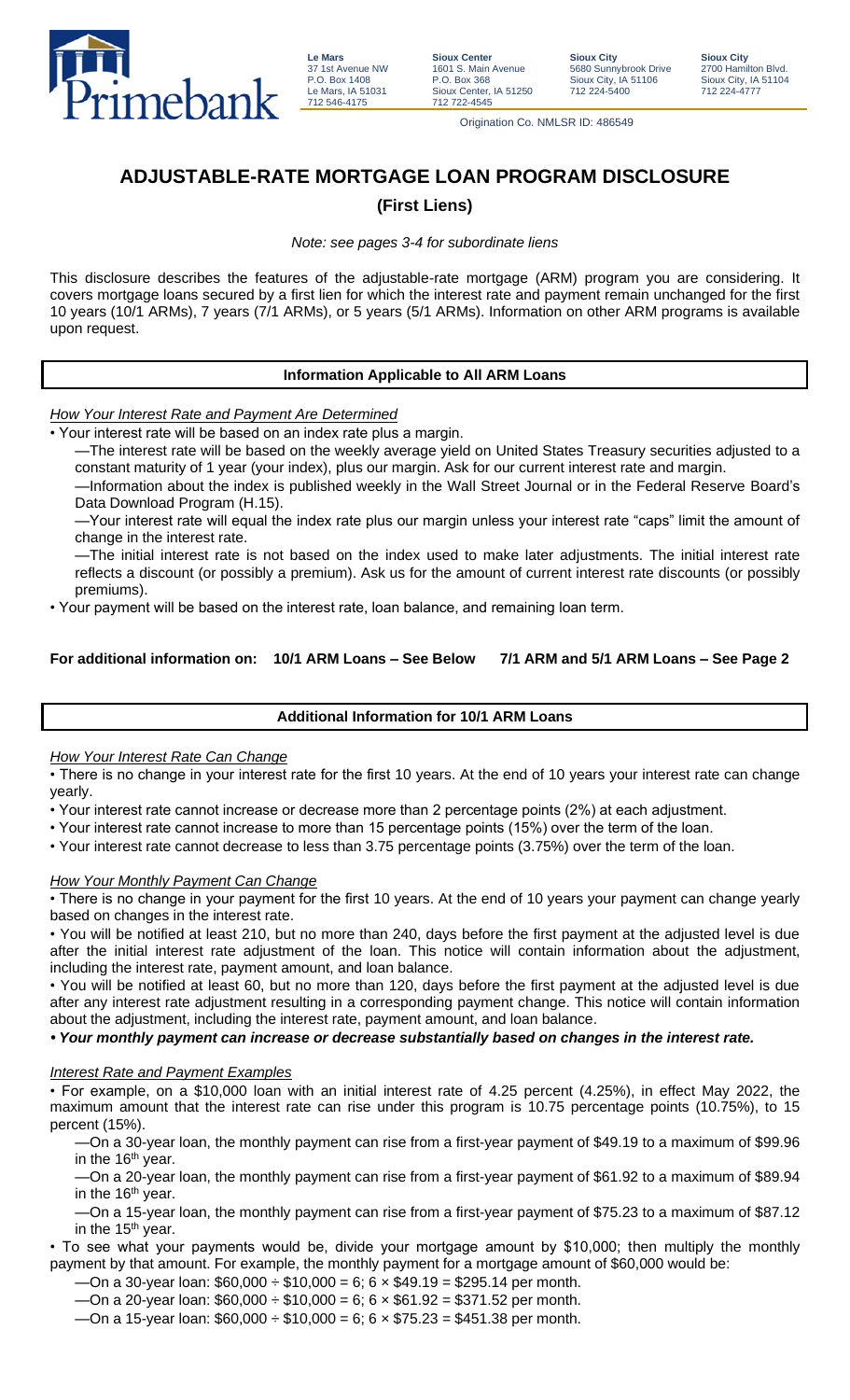*How Your Interest Rate Can Change*

• There is no change in your interest rate for the first 7 years. At the end of 7 years your interest rate can change yearly.

- Your interest rate cannot increase or decrease more than 2 percentage points (2%) at each adjustment.
- Your interest rate cannot increase to more than 15 percentage points (15%) over the term of the loan.
- Your interest rate cannot decrease to less than 3.75 percentage points (3.75%) over the term of the loan.

### *How Your Monthly Payment Can Change*

• There is no change in your payment for the first 7 years. At the end of 7 years your payment can change yearly based on changes in the interest rate.

• You will be notified at least 210, but no more than 240, days before the first payment at the adjusted level is due after the initial interest rate adjustment of the loan. This notice will contain information about the adjustment, including the interest rate, payment amount, and loan balance.

• You will be notified at least 60, but no more than 120, days before the first payment at the adjusted level is due after any interest rate adjustment resulting in a corresponding payment change. This notice will contain information about the adjustment, including the interest rate, payment amount, and loan balance.

### *• Your monthly payment can increase or decrease substantially based on changes in the interest rate.*

### *Interest Rate and Payment Examples*

• For example, on a \$10,000 loan with an initial interest rate of 4 percent (4%), in effect May 2022, the maximum amount that the interest rate can rise under this program is 11 percentage points (11%), to 15 percent (15%).

—On a 30-year loan, the monthly payment can rise from a first-year payment of \$47.74 to a maximum of \$106.82 in the 13<sup>th</sup> year.

—On a 20-year loan, the monthly payment can rise from a first-year payment of \$60.60 to a maximum of \$99.92 in the 13<sup>th</sup> year.

—On a 15-year loan, the monthly payment can rise from a first-year payment of \$73.97 to a maximum of \$99.06 in the 13<sup>th</sup> year.

• To see what your payments would be, divide your mortgage amount by \$10,000; then multiply the monthly payment by that amount. For example, the monthly payment for a mortgage amount of \$60,000 would be:

-On a 30-year loan:  $$60,000 \div $10,000 = 6$ ; 6 x \$47.74 = \$286.44 per month.

—On a 20-year loan:  $$60,000 \div $10,000 = 6$ ; 6  $\times $60.60 = $363.60$  per month.

—On a 15-year loan: \$60,000 ÷ \$10,000 = 6; 6 × \$73.97 = \$443.82 per month.

### **Additional Information for 5/1 ARM Loans**

### *How Your Interest Rate Can Change*

• There is no change in your interest rate for the first 5 years. At the end of 5 years your interest rate can change yearly.

• Your interest rate cannot increase or decrease more than 2 percentage points (2%) at each adjustment.

• Your interest rate cannot increase to more than 15 percentage points (15%) over the term of the loan.

• Your interest rate cannot decrease to less than 3.75 percentage points (3.75%) over the term of the loan.

### *How Your Monthly Payment Can Change*

• There is no change in your payment for the first 5 years. At the end of 5 years your payment can change yearly based on changes in the interest rate.

• You will be notified at least 210, but no more than 240, days before the first payment at the adjusted level is due after the initial interest rate adjustment of the loan. This notice will contain information about the adjustment, including the interest rate, payment amount, and loan balance.

• You will be notified at least 60, but no more than 120, days before the first payment at the adjusted level is due after any interest rate adjustment resulting in a corresponding payment change. This notice will contain information about the adjustment, including the interest rate, payment amount, and loan balance.

*• Your monthly payment can increase or decrease substantially based on changes in the interest rate.*

### *Interest Rate and Payment Examples*

• For example, on a \$10,000 loan with an initial interest rate of 3.75 percent (3.75%), in effect May 2022, the maximum amount that the interest rate can rise under this program is 11.25 percentage points (11.25%), to 15 percent (15%).

—On a 30-year loan, the monthly payment can rise from a first-year payment of \$46.31 to a maximum of \$111.13 in the 11<sup>th</sup> year.

—On a 20-year loan, the monthly payment can rise from a first-year payment of \$59.29 to a maximum of \$106.47 in the 11<sup>th</sup> year.

—On a 15-year loan, the monthly payment can rise from a first-year payment of \$72.72 to a maximum of  $$107.10$  in the 11<sup>th</sup> year.

• To see what your payments would be, divide your mortgage amount by \$10,000; then multiply the monthly payment by that amount. For example, the monthly payment for a mortgage amount of \$60,000 would be:

-On a 30-year loan:  $$60,000 \div $10,000 = 6$ ; 6  $\times $46.31 = $277.86$  per month.

—On a 20-year loan: \$60,000 ÷ \$10,000 = 6; 6 × \$59.29 = \$355.74 per month.

—On a 15-year loan:  $$60,000 \div $10,000 = 6$ ; 6  $\times $72.72 = $436.32$  per month.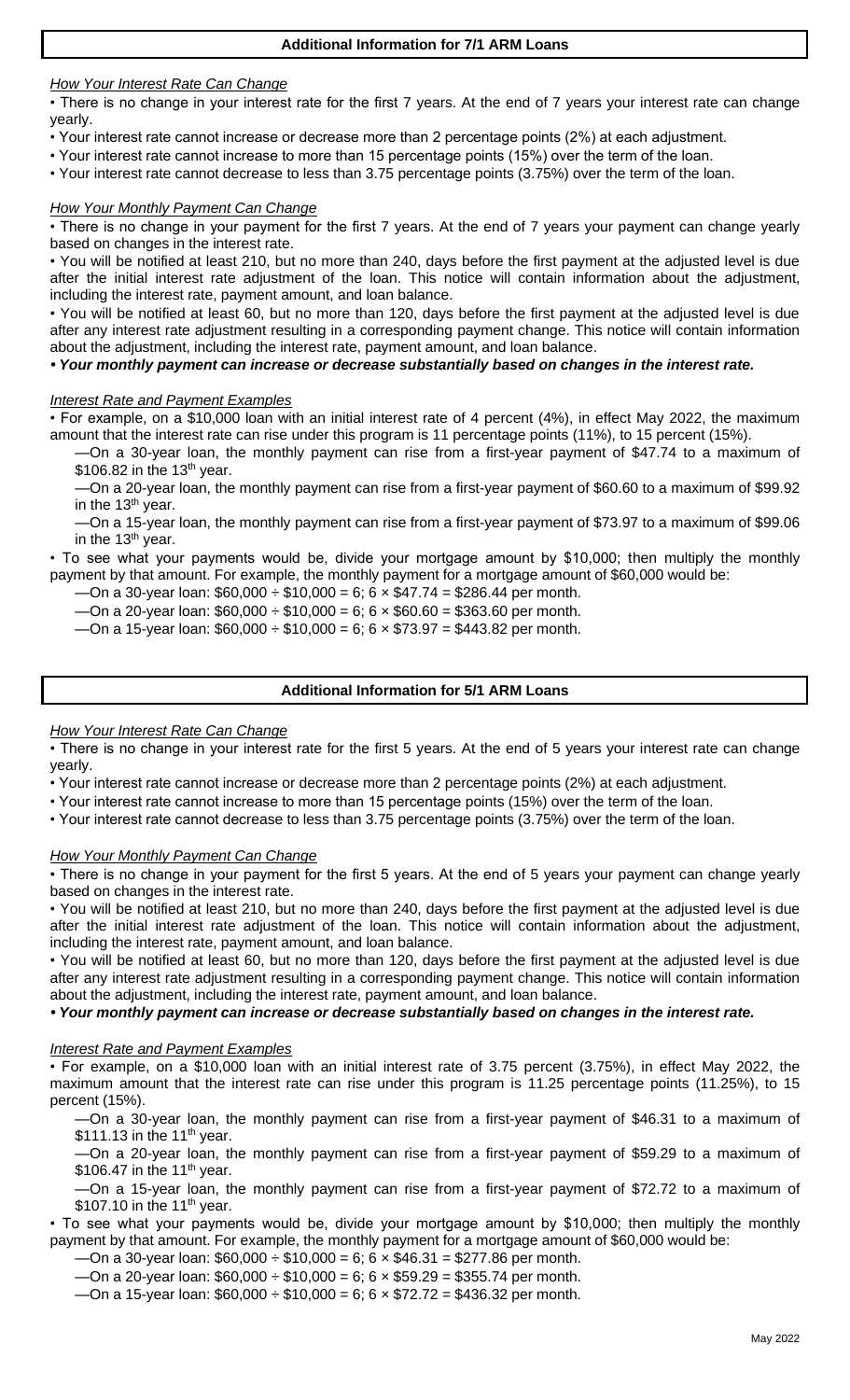

**Le Mars** 37 1st Avenue NW P.O. Box 1408 Le Mars, IA 51031 712 546-4175

**Sioux Center** 1601 S. Main Avenue P.O. Box 368 Sioux Center, IA 51250 712 722-4545

**Sioux City** 5680 Sunnybrook Drive Sioux City, IA 51106 712 224-5400

**Sioux City** 2700 Hamilton Blvd. Sioux City, IA 51104 712 224-4777

Origination Co. NMLSR ID: 486549

# **ADJUSTABLE-RATE MORTGAGE LOAN PROGRAM DISCLOSURE**

## **(Subordinate Liens)**

*Note: see pages 1-2 for first liens*

This disclosure describes the features of the adjustable-rate mortgage (ARM) program you are considering. It covers mortgage loans secured by a subordinate lien for which the interest rate and payment remain unchanged for the first 3 years (3/1 ARMs), 2 years (2/1 ARMs), or 1 year (1/1 ARMs). Information on other ARM programs is available upon request.

## **Information Applicable to All ARM Loans**

*How Your Interest Rate and Payment Are Determined*

• Your interest rate will be based on an index rate plus a margin.

—The interest rate will be based on the weekly average yield on United States Treasury securities adjusted to a constant maturity of 1 year (your index), plus our margin. Ask for our current interest rate and margin.

—Information about the index is published weekly in the Wall Street Journal or in the Federal Reserve Board's Data Download Program (H.15).

—Your interest rate will equal the index rate plus our margin unless your interest rate "caps" limit the amount of change in the interest rate.

—The initial interest rate is not based on the index used to make later adjustments. The initial interest rate reflects a premium (or possibly a discount). Ask us for the amount of current interest rate premiums (or possibly discounts).

• Your payment will be based on the interest rate, loan balance, and remaining loan term.

## **For additional information on: 3/1 ARM Loans – See Below 2/1 ARM and 1/1 ARM Loans – See Page 4**

## **Additional Information for 3/1 ARM Loans**

## *How Your Interest Rate Can Change*

• There is no change in your interest rate for the first 3 years. At the end of 3 years your interest rate can change yearly.

• Your interest rate cannot increase or decrease more than 2 percentage points (2%) at each adjustment.

• Your interest rate cannot increase to more than 15 percentage points (15%) over the term of the loan.

• Your interest rate cannot decrease to less than 3.75 percentage points (3.75%) over the term of the loan.

## *How Your Monthly Payment Can Change*

• There is no change in your payment for the first 3 years. At the end of 3 years your payment can change yearly based on changes in the interest rate.

• You will be notified at least 210, but no more than 240, days before the first payment at the adjusted level is due after the initial interest rate adjustment of the loan. This notice will contain information about the adjustment, including the interest rate, payment amount, and loan balance.

• You will be notified at least 60, but no more than 120, days before the first payment at the adjusted level is due after any interest rate adjustment resulting in a corresponding payment change. This notice will contain information about the adjustment, including the interest rate, payment amount, and loan balance.

*• Your monthly payment can increase or decrease substantially based on changes in the interest rate.*

## *Interest Rate and Payment Examples*

• For example, on a \$10,000 loan with an initial interest rate of 4.625 percent (4.625%), in effect January 2022, the maximum amount that the interest rate can rise under this program is 10.375 percentage points (10.375%), to 15 percent (15%).

—On a 15 year loan, the monthly payment can rise from a first-year payment of \$77.14 to a maximum of \$119.55 in the  $9<sup>th</sup>$  year.

—On a 10 year loan, the monthly payment can rise from a first-year payment of \$104.24 to a maximum of  $$132.24$  in the 9<sup>th</sup> year.

—On a 5 year loan, the monthly payment can rise from a first-year payment of \$187.00 to a maximum of  $$192.89$  in the  $5<sup>th</sup>$  year.

• To see what your payments would be, divide your mortgage amount by \$10,000; then multiply the monthly payment by that amount. For example, the monthly payment for a mortgage amount of \$60,000 would be:

 $-$ On a 15 year loan: \$60,000  $\div$  \$10,000 = 6; 6  $\times$  \$ 77.14 = \$ 462.84 per month.

—On a 10 year loan:  $$60,000 \div $10,000 = 6$ ; 6  $\times $104.24 = $625.44$  per month.

—On a 5 year loan:  $$60,000 \div $10,000 = 6$ ; 6  $\times $187.00 = $1,122.00$  per month.